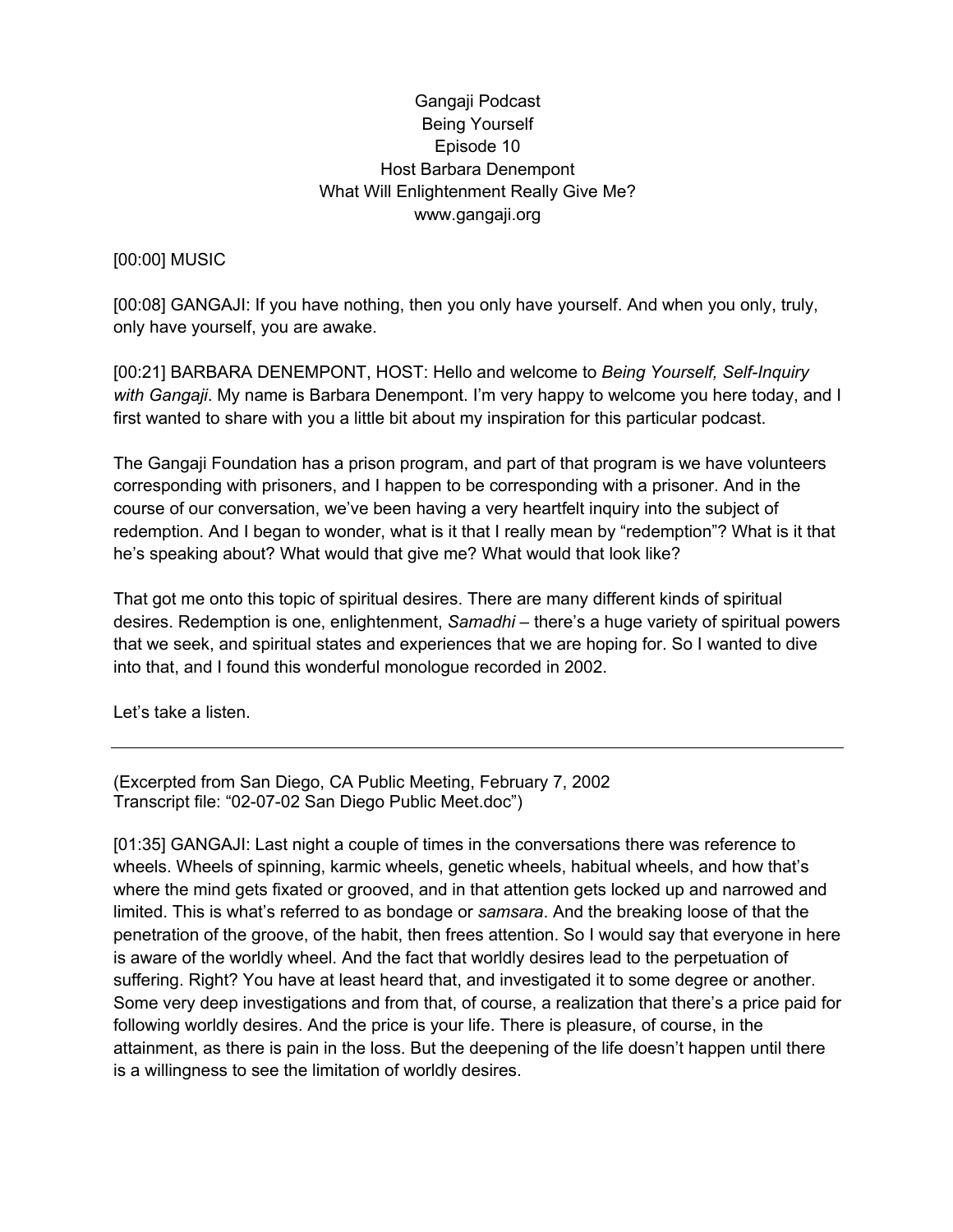But really what I want to speak to you about are spiritual desires, because I have noticed that there is a subtle but deadly transference of worldly desire to spiritual desire and then it's okay. And there is wondering, "Why am I suffering?" Papaji spoke once about, "If you desire freedom above all, then this desire will in itself annihilate all other desires." And that's true. So the desire for freedom or the desire for love or the desire for truth or the desire for God is not a problem, these are desires that swallow all desires. But the problem, and it's one that I see quite often and hear from people quite often, not the desire for truth or the desire for enlightenment, but the desire that truth or enlightenment give certain results, or look a certain way, or feel a certain way. The desire that, "I really want to be enlightened because I found out that being a success did not give me happiness," or "I really want to be enlightened so that I will be happy and never have to be sad again." And then there is a confusion and a wondering, "Why, why can't I be happy? I just want enlightenment."

So I would like for you to really investigate into your own mind, and see if there is any image of Truth or Freedom or enlightenment or God. And if there is an image, I would like for you just to let it go. As an experiment, as our experiment here together, just let it go, drop it. And if there is an expectation associated with God, "If I am true to God, God will give me perfect health, perfect wealth, immortality, etc." You know the list. The list you have tucked in your little special ritual drawer.

Just for purposes of investigation, if you would be willing to look into your mind and see if there are expectations there. That God, or Truth, or Freedom, or enlightenment will give you some release from life. Some control over life or some transcendence over life. And just for purposes of inquiry, let those expectations go. Surrender them tonight, like you surrendered your shoes at the door. Just surrender them, give them up. And if there is a particular state that you want freedom for, or enlightenment, a state of clarity or a state of oceanic bliss or a state of certainty about your purpose in the world. Just let it go. So that you are stateless, thoughtless, expectationless-ly here.

If there is resistance to letting these hopes go, just recognize that. And I promise you that if you want your expectations back, they will be waiting for you when you leave the room. Your images, your ideas of what will come to pass if you get enlightened, if you wake up, if you realize yourself. Just if you have nothing, if you have nothing, then you only have yourself. And when you only, truly only have yourself, you are awake.

We have in the course of our human history fragmented ourself, divided ourself, like a giant cell divides, we have divided into, well, it is uncountable, I don't know how many people are on the planet right now, but you have to multiply that by all the people who have ever been on the planet. Or who would ever be on the planet, and then all the people who are in the imagination, and all the stories that we have read, and all the movies that we have seen, and all of those people, are fragments.

And then not just the people, of course, then there are the oceans, and the mountains, and the … each speck of dirt, and the flowers, and the weeds, and all the other creatures, microscopic and huge, extinct and alive now. All of them are fragments of yourself, because this is a huge display of the infinite, fathomless, impossible to grasp-ness that is the one facet of yourself.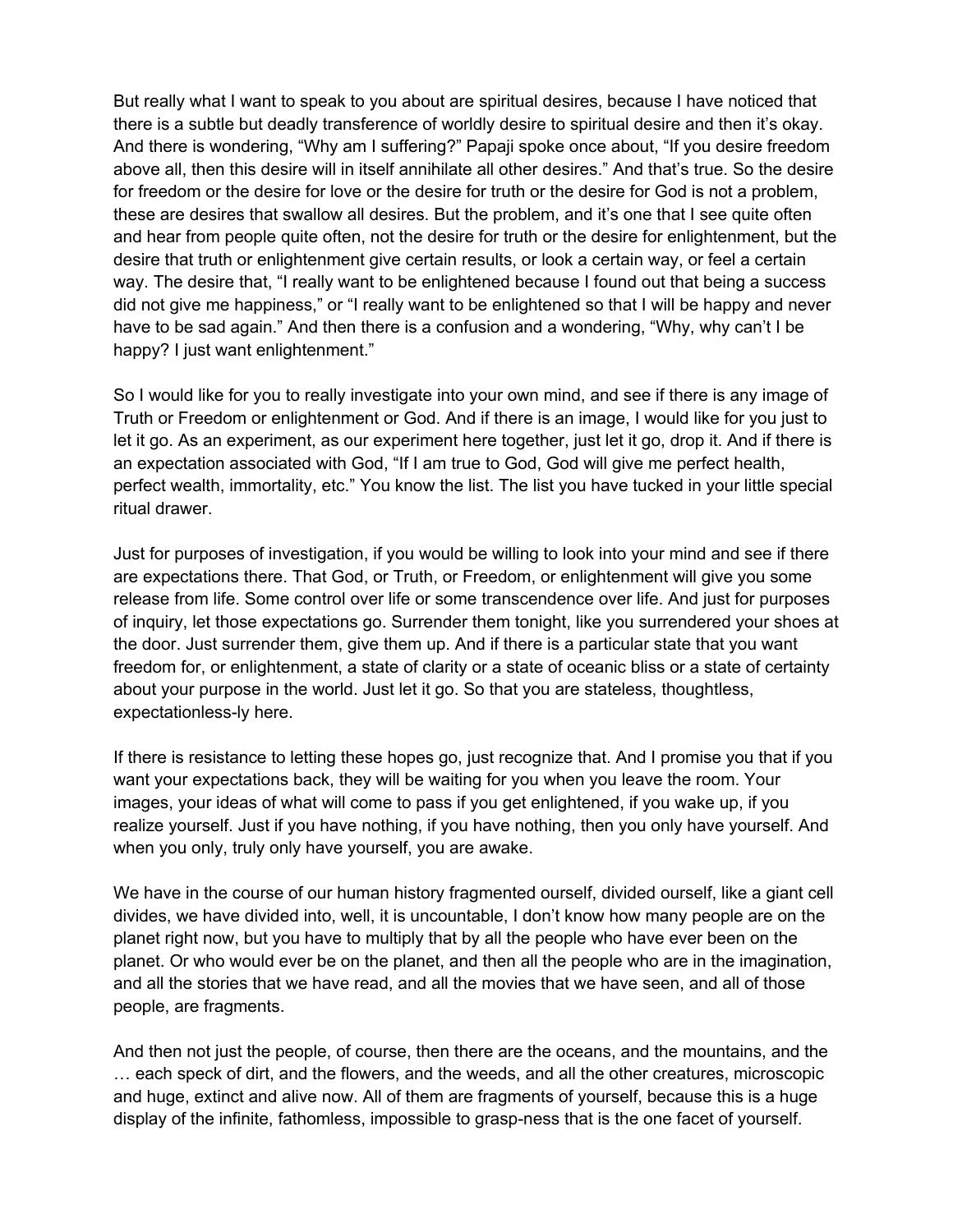Because we are just talking about earth here, don't forget there is a whole cosmos, and that's the cosmos that we know about, which each year gets expanded by billions of stars.

So there has been this delightful, mysterious, huge theater of fragmentation, and even more mysteriously and even more delightfully, there is the possibility in any one fragment, especially any one human fragment, especially you. Especially you because in this human fragment there has arisen a desire, a desire to be free, a desire to know God, a desire to realize oneself. And this desire if it is not given form, if it's not given expectation, if it's not given thought, just allowed to be, a huge desire will reveal the whole known and unknown universe. Every infinite particle as one whole-ness that is you.

The very moment, the instant, that you think your desire for God, or freedom, or truth should be like something or should produce some particular result or will look like or will feel like, you withdraw energy from that desire. The mind, your mind withdraws energy and claims it and begins to direct it, based on past readings, based on hopes, based on past experiences.

So then the challenge in a spiritual seeker's heart, as beautiful as the seeking has been, as essential as the seeking has been, is in an instant to stop seeking any thing to fulfill that desire. To let that desire be fulfilled by your whole life. So we are habituated to have a desire, and in this case a supreme desire, and to feed it, to feed it experiences, to feed it knowledge, and to check it, "How big is it? How little is it? Did I feed it. Did I get it? Do I still have it?"

But I am suggesting that that can be reversed, whereas you as a lifeform are the food for that. You aren't the intermediary giving food, giving objects, giving pleasure, giving states of mind, giving images, YOU offer your whole life, the rest of this whole life is offered to that desire. Without knowing what the result will be, without knowing what the state of mind will be, without knowing whether there will be ruination, homelessness, riches, fame, without knowing any of it, to give your - what you have, which is your lifetime, to give that in this moment to what it is you want, which is freedom.

 $\_$ 

## [14:10] MUSIC

[14:16] BARBARA: As always, I hope this podcast is serving you. I have a line-up of new topics that I look forward to bringing you in the coming months, and of course you're always welcome to send me your own topic suggestion. Just write to me, Barb at info@gangaji.org.

And before I sign off here, I just want to take a simple moment to mention Melissa and Tom. They've been doing work on our archives for years now. As they've become more available, more accessible, I'm finding more material. And so I really want to thank them for their diligence and their thoughtfulness in making this available to all of us.

If you have any questions about the work of The Gangaji Foundation and how you might participate, if you would like to find out more about Gangaji's in-person events, or how you can sign up for her on-line meetings, I invite you to go to the website: gangaji.org.